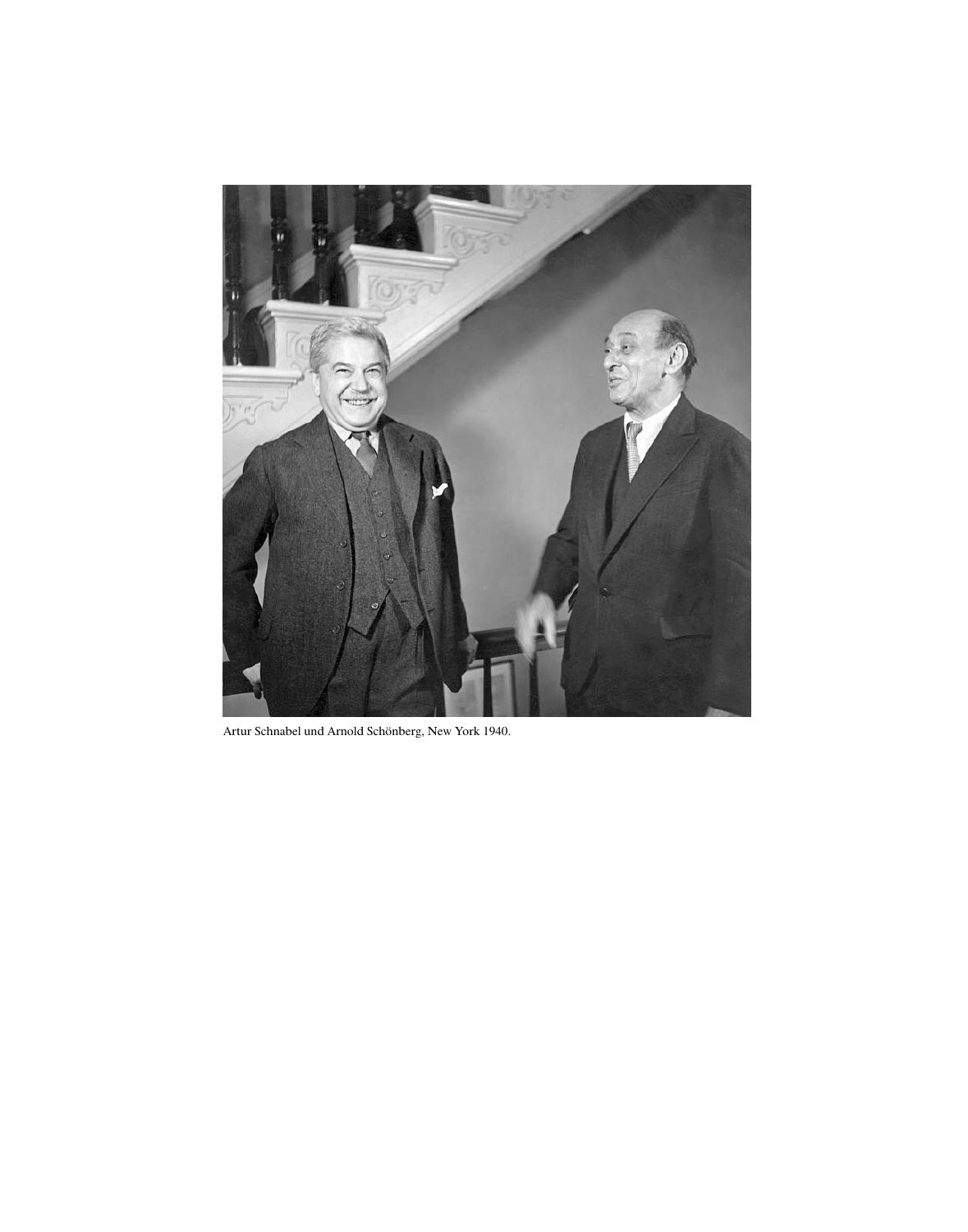# Artur Schnabel Musiker Musician 1882-1951

Im Auftrag der Stiftung Archiv der Akademie der Künste herausgegeben von Werner Grünzweig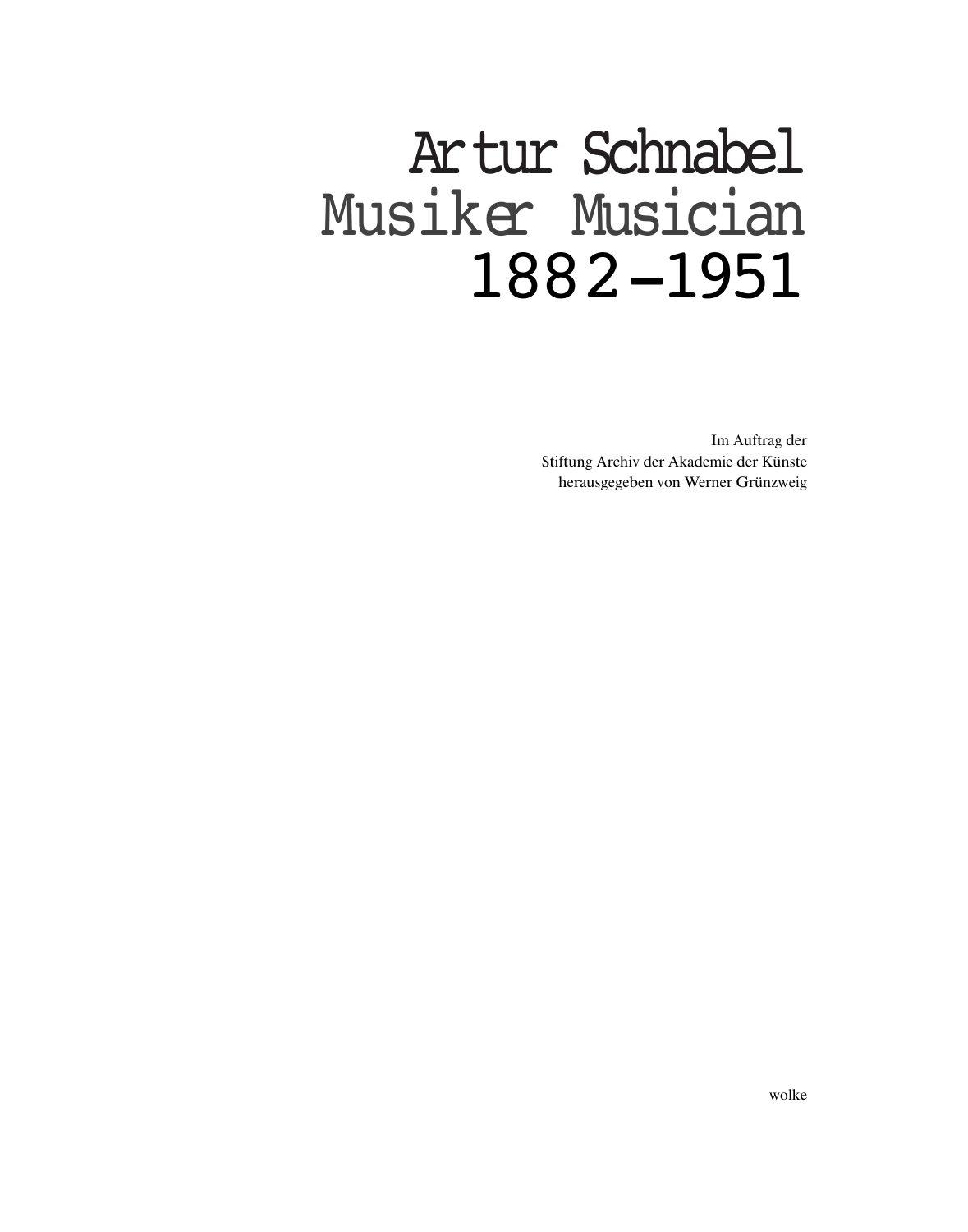### **IMPRESSUM**

#### Katalog

#### Autoren:

Werner Grünzweig, Dieter Beaujean, Heribert Henrich, Anouk Jeschke, Christiane Niklew, Daniela Reinhold

Mitarbeit: Dagmar Garling, Helgard Rienäcker

Redaktion: Heribert Henrich, Daniela Reinhold

Redaktion der englischen Texte: Lynn Matheson

© Stiftung Archiv der Akademie der Künste, Berlin Alle Rechte vorbehalten, Wolke Verlag, Hofheim 2001

Layout und Satz: michon, Hofheim Titelgestaltung: Friedwalt Donner, Alonissos Titelfotos: Ott<sup>o</sup> Kurt Vogelsang und N.N., Artur Schnabel um 1925 und um 1940 Gesetzt in der Simoncini Garamond Druck: Fuldaer Verlagsagentur

ISBN 3-923997-95-7

Ausstellung: Akademie der Künste, Berlin 2. September – 14. Oktober 2001

Konzeption: Werner Grünzweig, Daniela Reinhold, Christiane Niklew

Mitarbeit: Dieter Beaujean, Christiane Ebeling, Heribert Henrich, Anouk Jeschke, Wolfgang Trautwein

Organisation: Werner Grünzweig und Christiane Niklew

Archivarische Betreuung und Recherche: Anouk Jeschke

Tontechnische Einrichtung: Helga Kühne

Ausstellungsgestaltung und Aufbau: Lorenz Dombois

## Mitarbeit:

Claudi<sup>o</sup> d'Ambrosio, Lulu Dombois, Manfred Kern, Anja LeGere, Reinhard Pusch, Sören Reuter, Jörg Scheil

Öffentlichkeitsarbeit: Manfred Mayer, Barb Kirkamm

#### A B B I L D U N G S N A C H W E I S E

Alle Fotografien und Abbildungen stammen aus den Beständen der Stiftung Archiv der Akademie der Künste, Berlin, mit Ausnahme des Fotos von Eric Schaal, das vom Weidle Verlag, Bonn, zur Verfügung gestellt wurde.

Folgende Fotografen waren nachweisbar: S. 2: Eric Schaal, S. 6: E. Bieber, S. 12: Nicolaus Stockmann, S. 20: Willinger, S. 21: Erna Lendvai-Dircksen, S. 33 links unten: Johanna Eilert, S. 33 rechts und S. 200: von Freyberg, S. 34 oben: Drucker & Baltes, S. 34 links unten: August Scherl, S. 75 links unten: Ilse Bing, S. 76 links oben: Karl <sup>U</sup>lrich Schnabel, S. 77 und S. 262: Ott<sup>o</sup> Kurt Vogelsang, S. 161: M. Dührkoop, S. 248: Becker & Maass.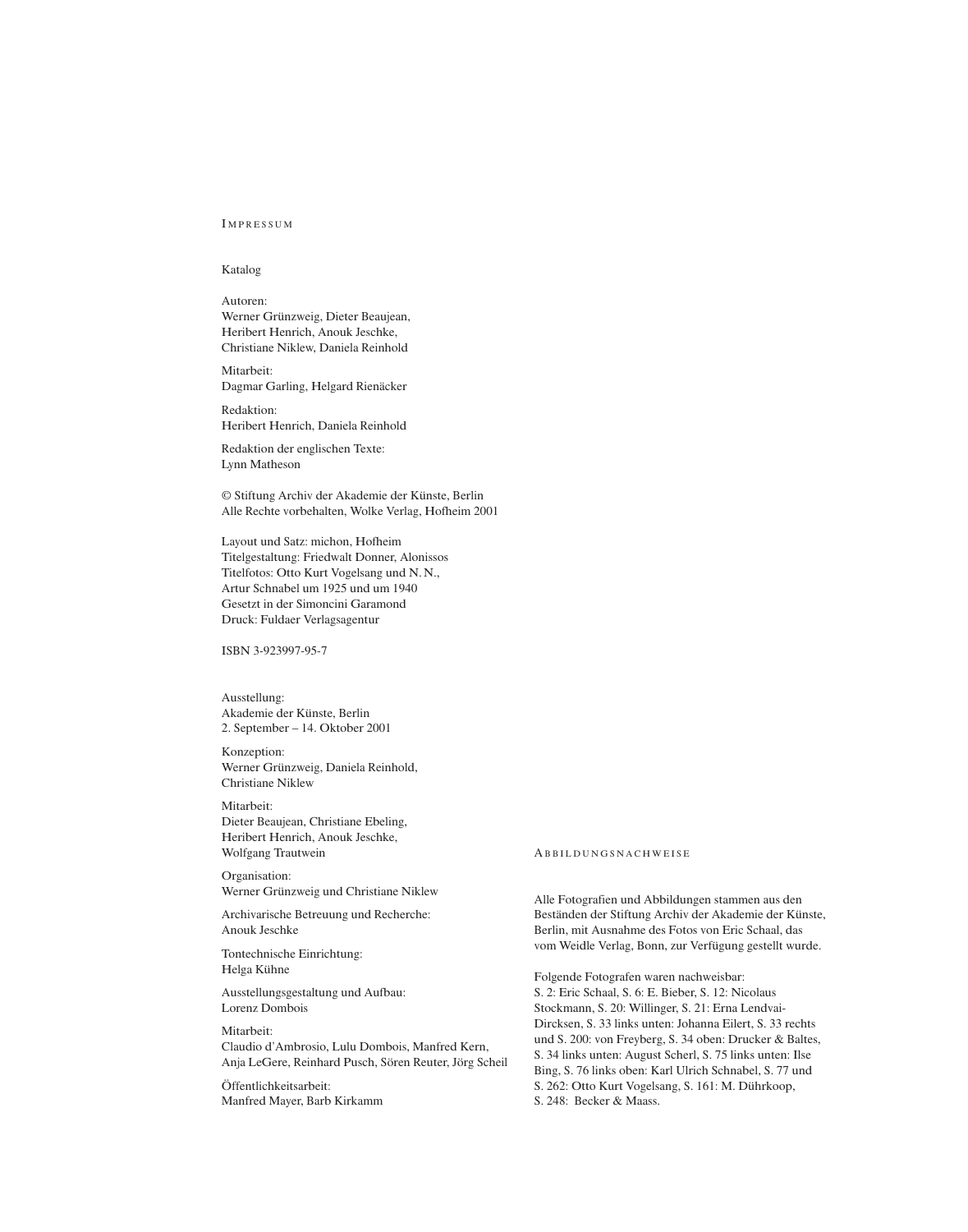# Inhalt

| 1. ÜBER ARTUR SCHNABEL                                     |
|------------------------------------------------------------|
|                                                            |
|                                                            |
|                                                            |
|                                                            |
|                                                            |
|                                                            |
|                                                            |
|                                                            |
|                                                            |
| 2. VON ARTUR SCHNABEL                                      |
|                                                            |
|                                                            |
|                                                            |
| Stellungnahme zum Erlaß des Preußischen Kultusministeriums |
|                                                            |
|                                                            |
|                                                            |
|                                                            |
|                                                            |
|                                                            |
| 4. EXPONATE DER AUSSTELLUNG                                |
|                                                            |
|                                                            |
|                                                            |
|                                                            |
| 269                                                        |
| ANHANG                                                     |
|                                                            |
|                                                            |
| 275                                                        |
|                                                            |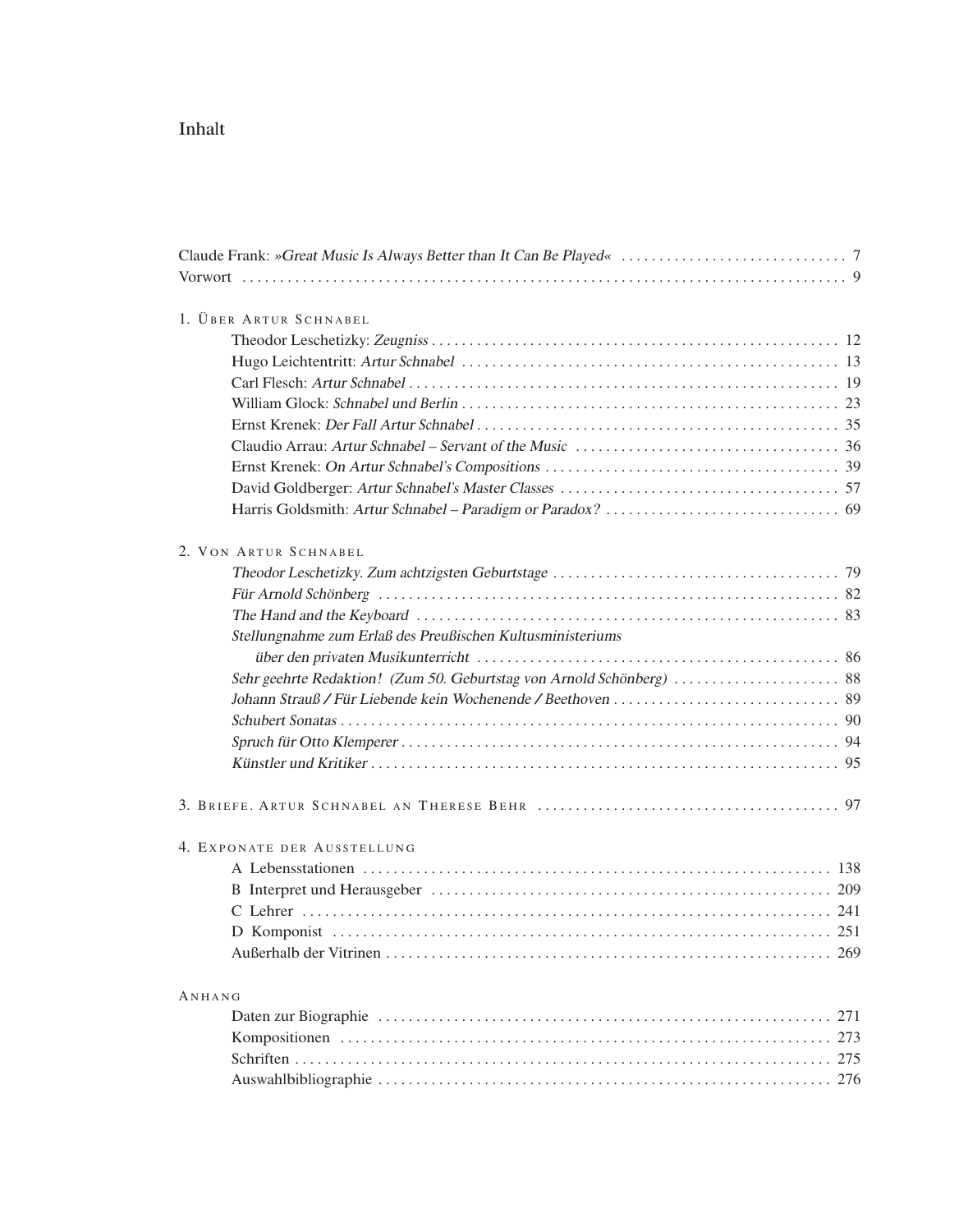

Artur Schnabel, 1903.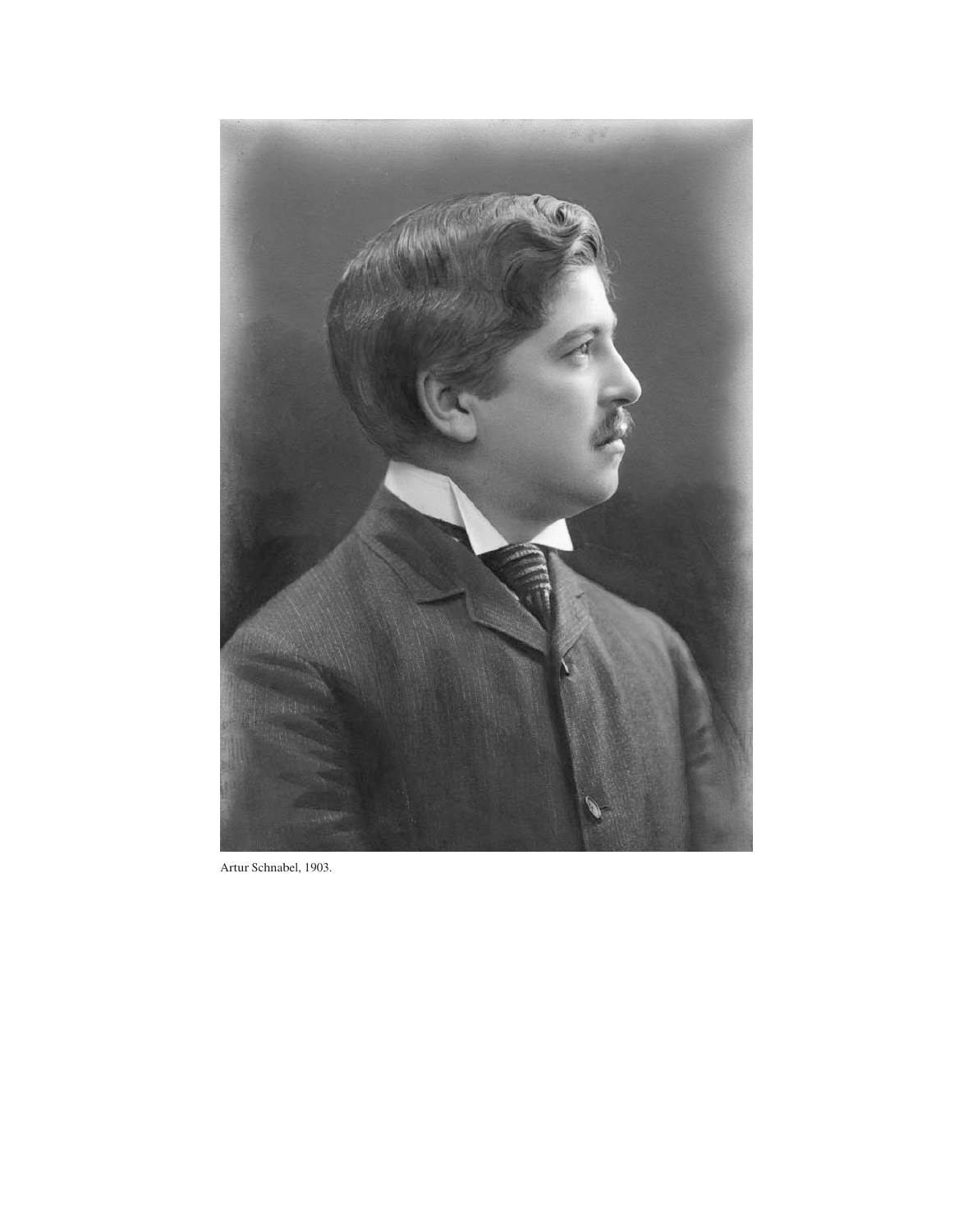## Claude Frank »Great Music Is Always Better than It Can Be Played«

Notwithstanding Schiller's saying »Dem Mimen flicht die Nachwelt keine Kränze« (»posterity does not bestow wreaths <sup>o</sup>n the mime«), Artur Schnabel will be remembered as long as there are phonograph records, and his influence will live even longer. »Posterity« in his case has just begun. The present exhibit describes his versatility and enormous range <sup>o</sup>f creativity. Obviously he was much more than a mere »mime«.

The idea <sup>o</sup>f »service t<sup>o</sup> the music« and »supremacy <sup>o</sup>f the composer« was perhaps not his alone – any more than America was <sup>o</sup>nly Columbus' <sup>d</sup>iscovery, <sup>o</sup>r the light <sup>b</sup>ul<sup>b</sup> <sup>o</sup>nly Edison's invention – <sup>b</sup>ut Schnabel was certainly its chief apostle. He deplored the unfortunate separation <sup>o</sup>f composer from performer in the late 19th century; he abhorred the idea that a masterwork can serve as a »vehicle« for an interpreter; he insisted that the performer must at all times serve the composer. How obvious and trite this sounds in 2001 <sup>o</sup>nly shows how effective and far-reaching Schnabel's message was at the time. In 1901 it needed t<sup>o</sup> be said!

Among musicians, <sup>s</sup>chnabelia<sup>n</sup> is virtually a recognized adjective. It can mean many things: t<sup>o</sup> end a recital program with slow and soft music is <sup>s</sup>chnabelian. S<sup>o</sup> is an all-Schubert recital. T<sup>o</sup> observe all repeats is <sup>s</sup>chnabelian, and s<sup>o</sup> is abstaining from encores. (»Applause is a receipt, not a bill.«) There are many such schnabelisms observed today, some even exaggerated.

But his most important and universal quote was, »Great music is always better than it can be played.« This thought ran through all his playing and teaching. (...One must try t<sup>o</sup> come close t<sup>o</sup> an ideal performance, but <sup>o</sup>ne cannot reach it... the road is a strenuous but pleasurable <sup>o</sup>ne ...the protagonist must be relentless and uncompromising, albeit spontaneous and improvisatory...)

»...Better than it can be played« has been quoted much, and attributed t<sup>o</sup> <sup>o</sup>thers. But it is Schnabel's. It is als<sup>o</sup> slightly ungrammatical. And so, t<sup>o</sup> some extent, was his pian<sup>o</sup> playing: while he could spend hours <sup>o</sup>n a single phrase in pursuit <sup>o</sup>f the »truth«, he was liberal and unorthodox (»ungrammatical«) in its rendition. His choices were always based <sup>o</sup>n concepts, never <sup>o</sup>n pure knowledge, tradition, <sup>o</sup>r »style«. »Imagine <sup>y</sup>o<sup>u</sup> ha<sup>d</sup> written it,« he woul<sup>d</sup> advise, »how woul<sup>d</sup> you <sup>p</sup>lay it?« Writing music, he <sup>o</sup>ften insisted, was an essential activity <sup>o</sup>f any musician.

During his later years he was happiest while composing. His compositions are controversial, and seemingly very different from his playing. When confronted with this, he would deny it. »My music is a natural consequence <sup>o</sup>f Bach, Mozart, Beethoven and Schubert.« I guess that he meant this mostly in terms <sup>o</sup>f texture and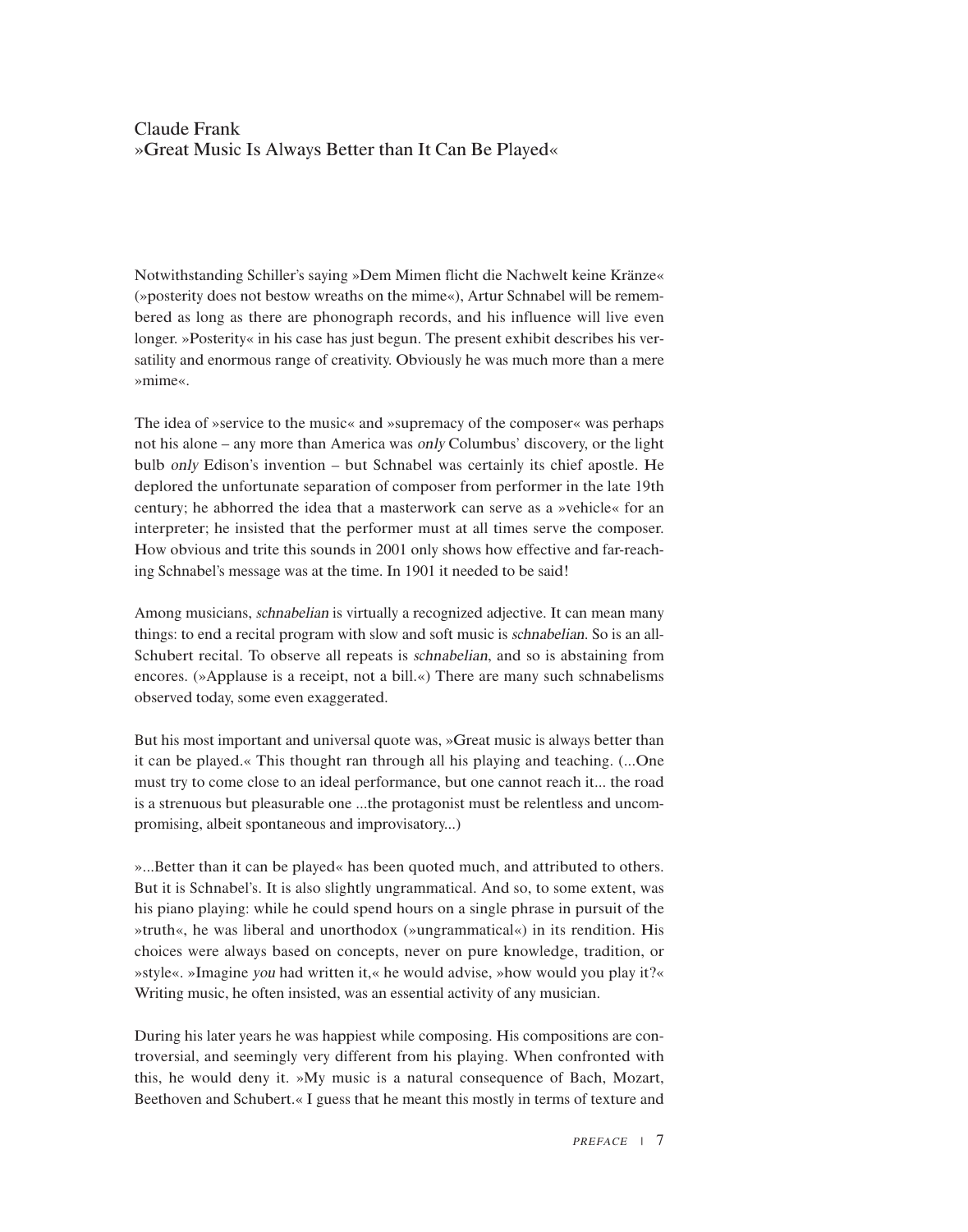rhythm: the leaning t<sup>o</sup> polyphony <sup>o</sup>n the <sup>o</sup>ne hand, and the emphasis <sup>o</sup>n phrases rather than meters <sup>o</sup>n the <sup>o</sup>ther. (»Barlines are <sup>o</sup>nly traffic cops.«)

As composer he was vital, interesting, <sup>o</sup>riginal, but he has many competitors. As pianist he was above and beyond anyone else, living <sup>o</sup>r dead.

The present exhibit comprehensively describes Artur Schnabel's universality with its God-given facets. It is most exciting, and it is essential in the celebration <sup>o</sup>f a musical figure who, 50 years after his death, is s<sup>o</sup> very <sup>r</sup>el<sup>e</sup>vant.

Let us hope that with continued posterity, there will be many more wreaths bestowed upon him.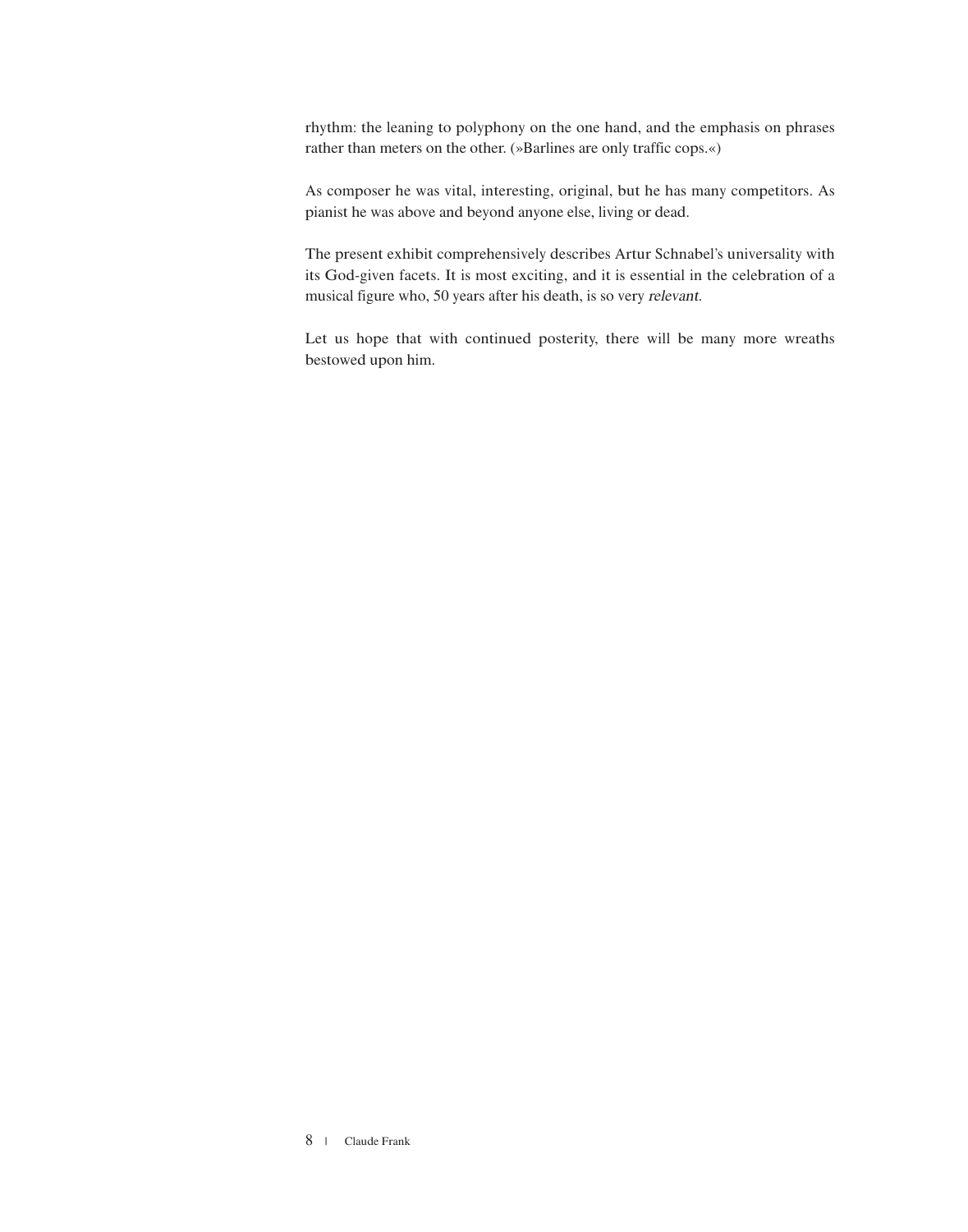## Vorwort

Artur Schnabel verließ Berlin 1933, kurz nach Beendigung der Gesamtaufführung aller 32 Beethoven-Sonaten in der Philharmonie, und verlegte seinen Wohnsitz ins oberitalienische Tremezzo. Ende 1938 verließ er auch Italien und übersiedelte nach New York. Schnabels persönliche <sup>U</sup>nterlagen verblieben in Italien. Die langjährige Freundin der Familie, Herta Kröhling, versteckte sie auf einem Bauernhof in den Bergen in der Nähe des Comer Sees.

Schnabel war skeptisch, ob er nach Kriegsende seinen Besitz, zu dem die Manuskripte seiner Kompositionen, wertvolle Aufzeichnungen, die Korrespondenz aus der Zeit bis 1938, Fotos und Dokumente jeglicher Art zählten, überhaupt wiedersehen würde. Am 23. September 1948, fast zehn Jahre nachdem er Tremezz<sup>o</sup> verlassen hatte, konnte er aber glücklich an seine ehemalige Schülerin Mary Virginia Foreman schreiben: »Yesterday I went t<sup>o</sup> Margn<sup>o</sup> in the mountains where my property is kept, found most <sup>o</sup>f my manuscripts and some fine <sup>o</sup>ld editions <sup>o</sup>f great music. I was very pleased, and seeing the considerable amount <sup>o</sup>f music-paper filled by me with notes, in addition to my >public career $\langle$ , I thought that, after all, my inertia has not been as dominating in my life as I am seriously inclined t<sup>o</sup> assume from time t<sup>o</sup> time.«

Die Manuskripte, die die europäische Katastrophe unbeschadet überdauert hatten, wurden nach Schnabels Tod von seiner Familie sorgsam bewahrt. Bei ihrer Aufarbeitung erwiesen sie sich als bedeutende Quelle zur neueren Musikgeschichte, die Schnabels zentrale Stellung im Musikleben der ersten Hälfte des 20. Jahrhunderts unterstreichen. Die Stiftung Archiv der Akademie der Künste ist stolz und dankbar, diesen wertvollen Bestand in Zukunft betreuen zu dürfen, und stellt ihn anläßlich des 50. Todestages von Artur Schnabel erstmals der Öffentlichkeit vor. Gleichzeitig übernahm die Akademie die Archive weiterer Mitglieder der Künstlerfamilie Schnabel, die ebenfalls präsentiert werden.

Schnabels vielfältiges Wirken wurde kaum je in seiner Gesamtheit gewürdigt, einerseits weil die Interpretenkarriere die Sicht auf den Komponisten verstellte, andererseits wegen der abrupten <sup>U</sup>nterbrechung der Schnabel-Tradition in Deutschland nach 1933. Der vorliegende Katalog ist eine erste Bestandsaufnahme, für die repräsentative – auch kritische – Texte über Schnabels Leben, Werk und Wirkung ausgewählt wurden. Aufsätze und Briefe Schnabels zeigen ihn als ebens<sup>o</sup> schlagfertigen wie reflektierten Beobachter seiner Zeit. Schließlich wird die in der Ausstellung erstmals präsentierte umfassende Auswahl aus dem Nachlaß kommentiert. Weiterführende Forschung bleibt einem internationalen Symposion vorbehalten, dessen Ergebnisse die Akademie separat veröffentlichen wird.